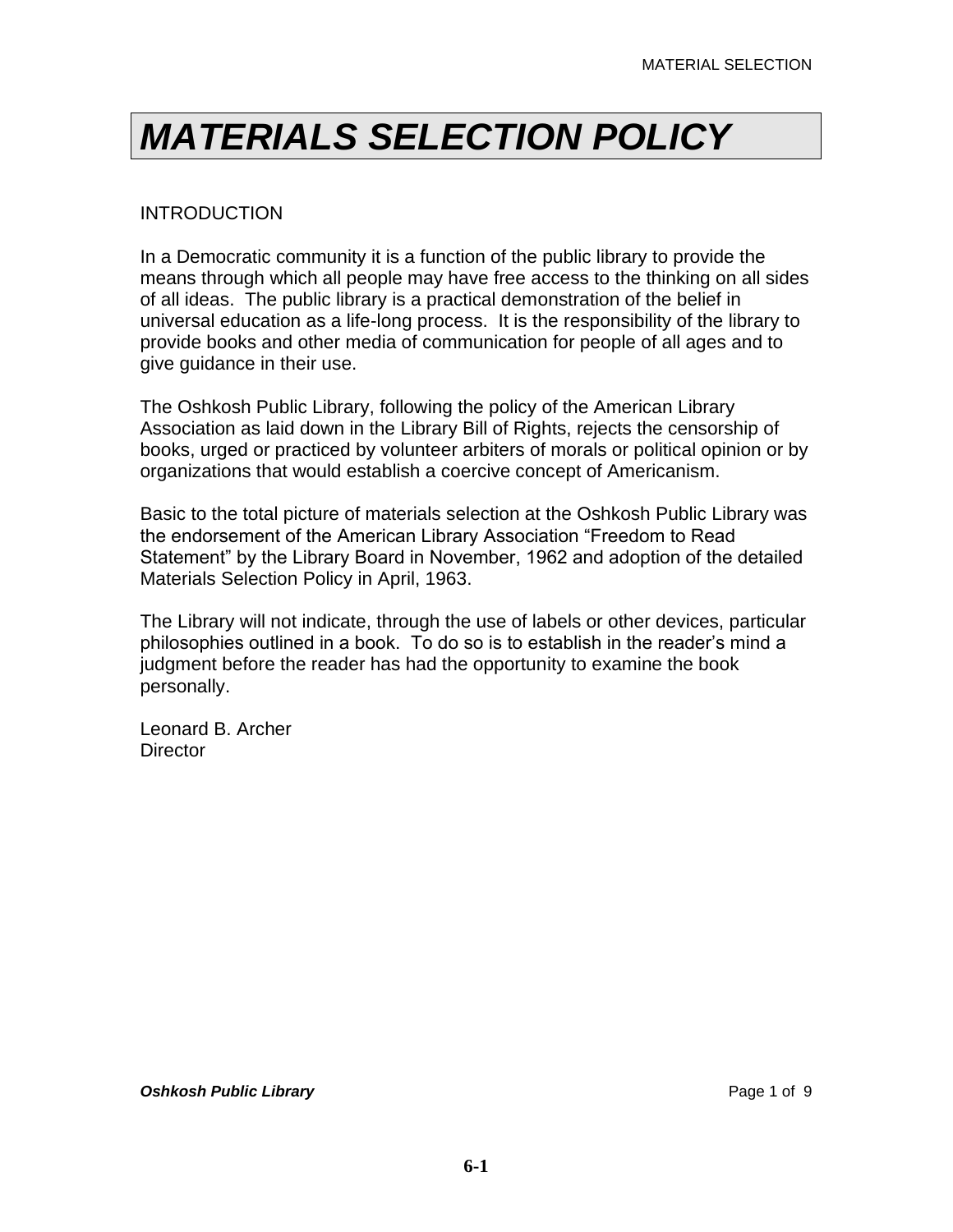#### PART I

#### AIMS, SERVICES AND GUIDE TO THE SELECTION OF LIBRARY MATERIALS FOR THE OSHKOSH PUBLIC LIBRARY

The Public Library is basically an educational institution recognizing the need of all people for continuing self-education regardless of age or formal schooling. The Library services are designed and carried out primarily to fulfill its educational function.

- I. ROLE OF THE OSHKOSH PUBLIC LIBRARY IN THE COMMUNITY
	- A. The Oshkosh Public Library assembles, preserves, makes available, and offers guidance in the use of printed and audio-visual materials that enable Oshkosh and Winnebago County residents to:
		- 1. Educate themselves continuously.
		- 2. Keep pace with progress in all fields of knowledge.
		- 3. Become more familiar with their cultural heritage and the history and literary heritage of Oshkosh and Winnebago County.
		- 4. Become more responsible members of the home, community, the country and the world.
		- 5. Become more capable in their occupations.
		- 6. Discover and develop their creative capacities for an appreciation of the Arts, Literature and Sciences.
		- 7. Use their leisure time in the enjoyment of reading and in other ways that promote personal and social well-being.
	- B. The Library provides materials and offers services that are of special use to organizations, business and industry and government agencies in Oshkosh and Winnebago County.
	- C. The Oshkosh Public Library extends aid to other organizations in order to more fully realize its aims: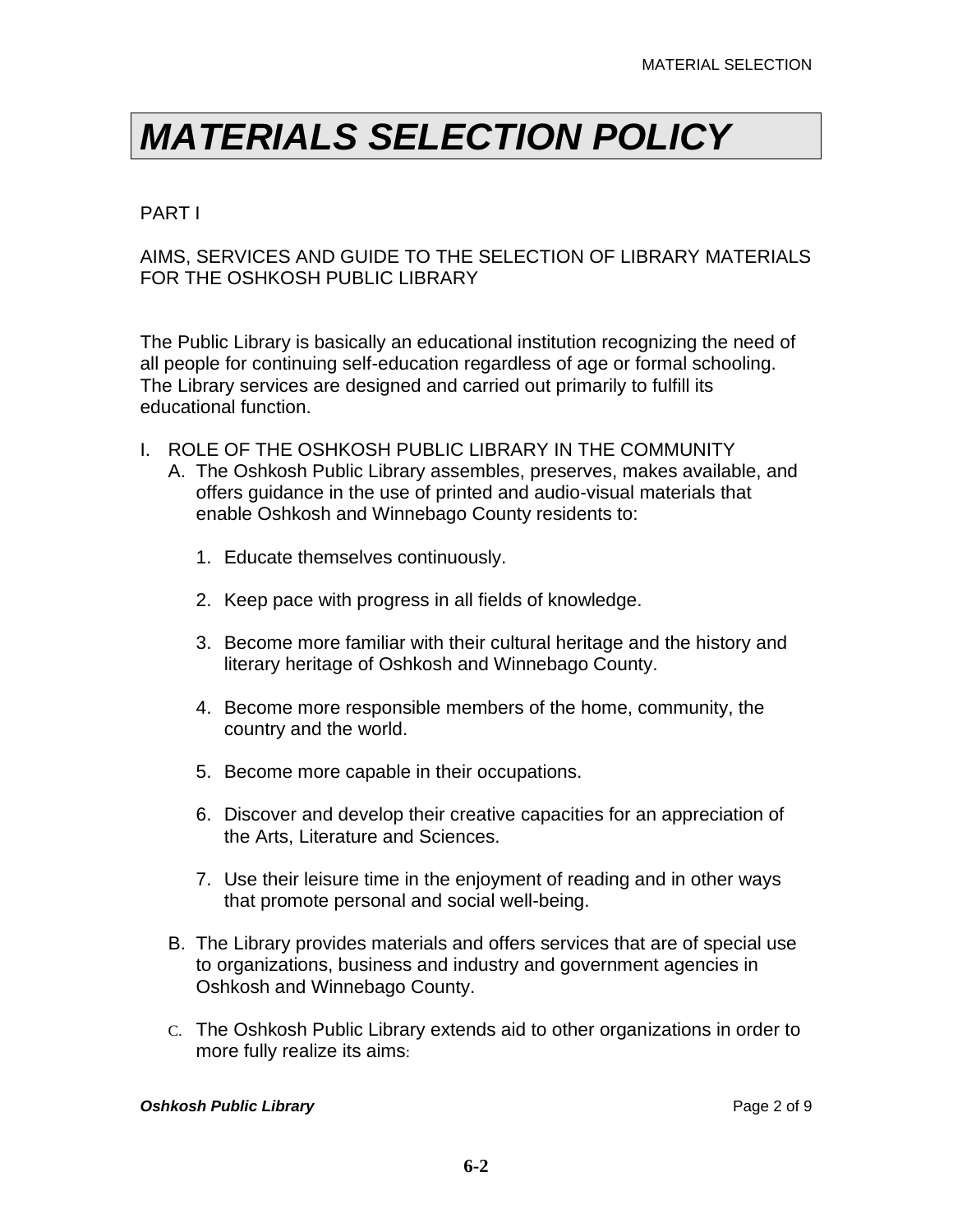- 1. By cooperating with schools in order to:
	- a. Encourage good reading habits among young people.
	- b. Help meet the supplementary reading needs of students in elementary, secondary, college and adult education classes.
- 2. By entering into cooperative ventures with other libraries to provide better library service for Oshkosh and Winnebago County residents.

#### II. SERVICES

The main library provides the most complete range of services and the most extensive collection of circulating and reference materials for the use of the entire community. Branch libraries are extensions of the main library providing basic services and collections selected to meet the needs of the areas they service.

- A. REFERENCE SERVICE is supplied to patrons seeking information in person or by telephone. A large collection of reference books, periodicals, business services, telephone directories, etc. is available at the main library. Each branch library provides the most important general reference books and materials.
- B. SERVICE TO CHILDREN is provided at each library. A collection of books for boys and girls is maintained, reading guidance is supplied, and instruction in the use of the library, story hours and other programs for children are planned.
- C. INTERLIBRARY LOAN SERVICE make available the entire library's collection to users of any one agency. Books not included in the library's collection may be obtained upon request from other Wisconsin libraries.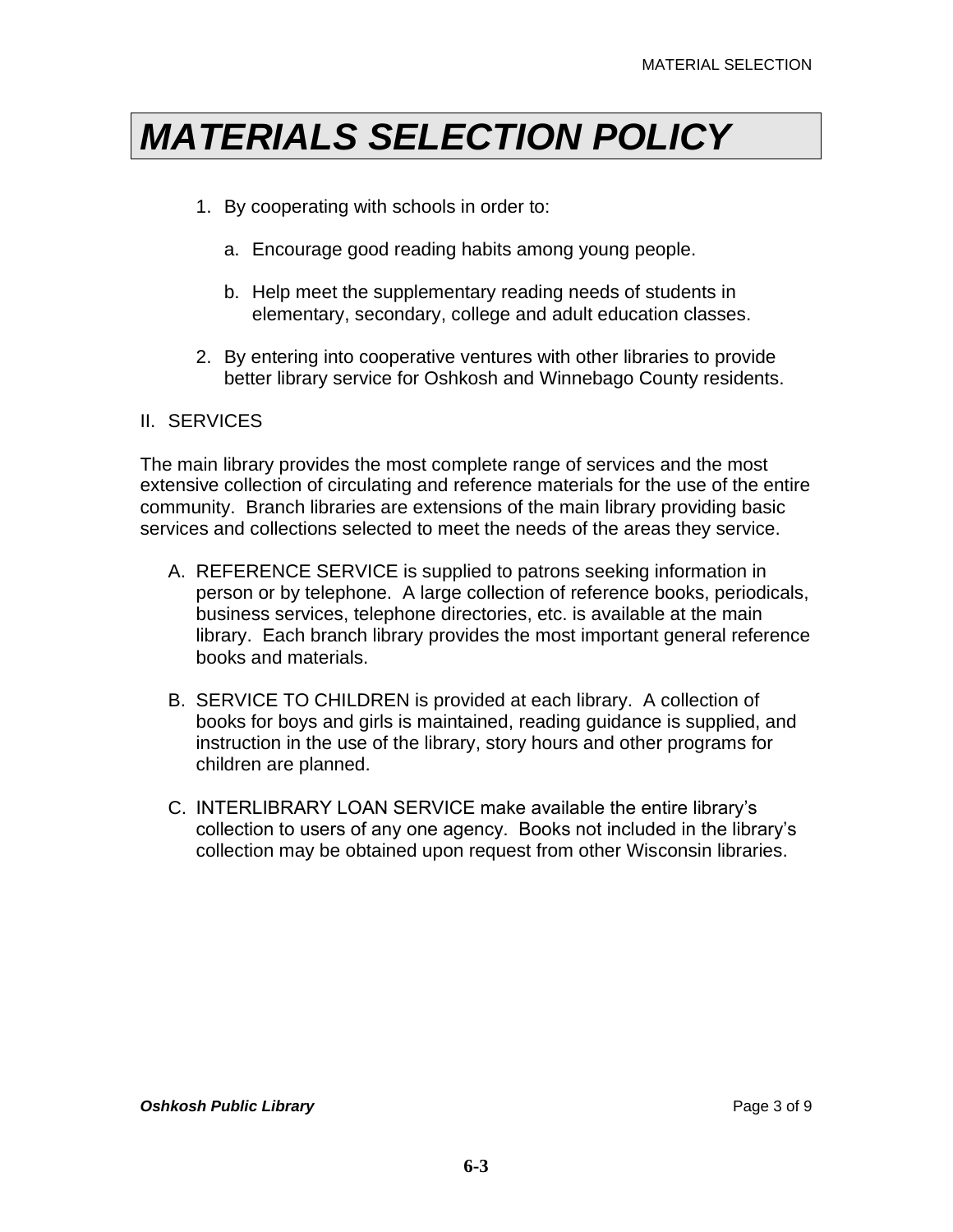#### III. GUIDE TO THE SELECTION OF LIBRARY MATERIALS

- A. The Public Library does not promote particular beliefs or views, but provides resources with which the individual can examine issues freely and arrive at his own decisions. In order to provide these tools for intelligent and informed decision-making, the library will attempt to acquire factually accurate materials containing all points of view on controversial topics of interest to the people. Library materials will not be proscribed or removed from the library shelves solely because of partisan or doctrinal disapproval. It is not in the general public interest for a library to confine one individual to reading only what another individual thinks proper.
- B. In general, materials of lasting value are added to the collection, but ephemeral books for which there is a widespread demand may be added.
- C. A special attempt is made to collect books that are listed in standard library indices, such as ESSAY AND GENERAL LITERATURE INDES, GRANGER'S INDEX TO POETRY, etc.
- D. The selection of materials may be limited by the following factors:
	- 1. The need for additional material in the existing collection.
	- 2. The physical limitations of the building.
	- 3. The suitability of the format of the material for library purposes.
	- 4. Budgetary consideration.
	- 5. Availability of special materials in more comprehensive library collections in this area.
- E. An up-to-date, attractive and currently useful collection is maintained through a continual discarding and replacing process.
- F. Library materials received as gifts that meet the standards of selection may be added. If they are not deemed suitable or useful, they may be disposed of to the best interest of the library.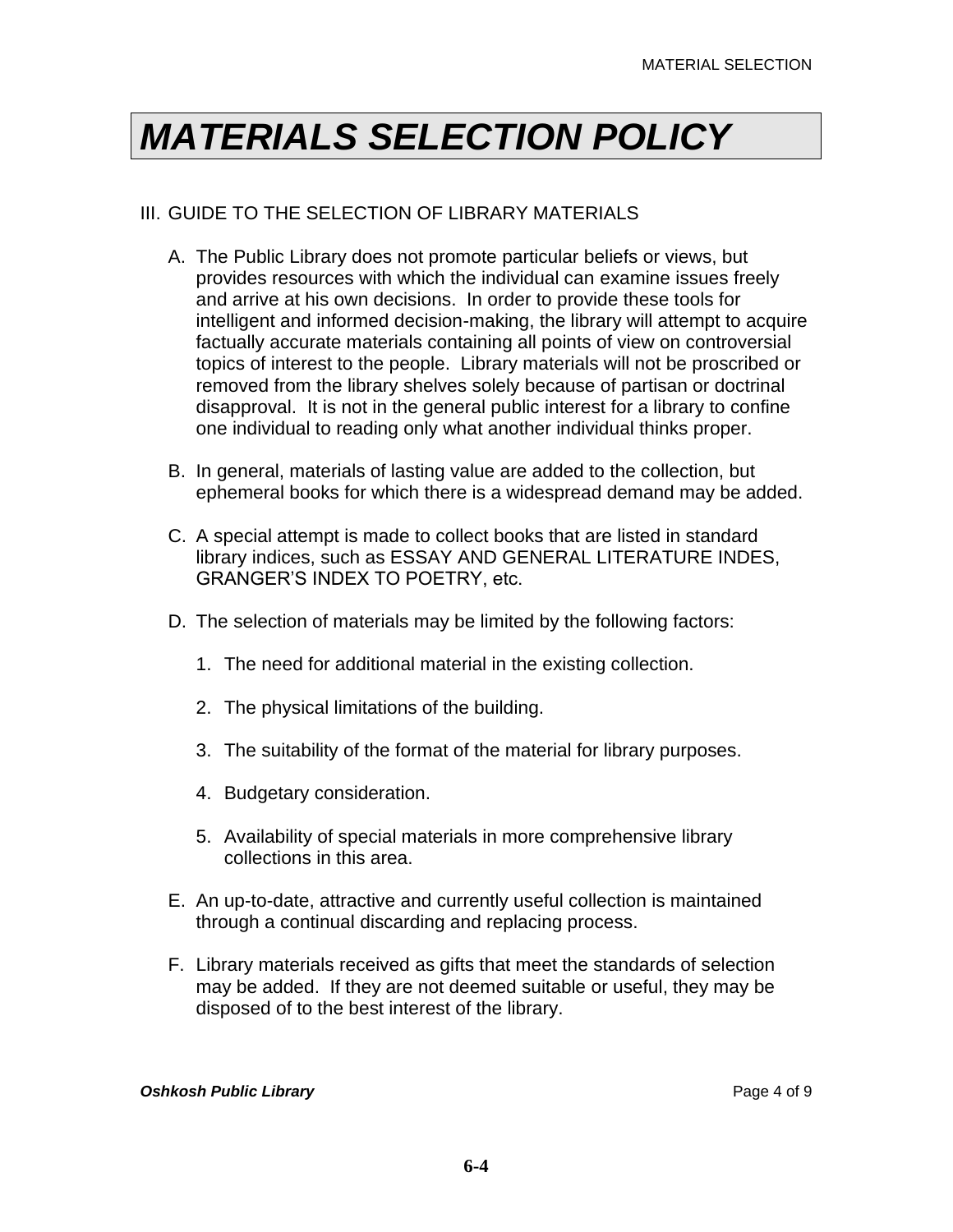G. The library solicits suggestions from individuals and groups in the community, but selection goes beyond the requests of regular library users and reaches out to segments in the population which do not as readily turn to the library's resources for needed materials. The advice of experts may be sought for selecting materials in specific subject areas.

#### IV. COLLECTIONS AND CRITERIA FOR THEIR SELECTION

- A. FICTION WORKS are selected on the following basis:
	- 1. The work should represent an honest portrayal of some problem, aspect of life, or point of view that broadens a person's understanding of human nature and society.
	- 2. Characterization and language must be evaluated in relation to the work as a whole and cannot be considered out of context.
	- 3. Characterization and plot should be well developed.
	- 4. The writing should be of acceptable literary quality.
	- 5. Experimental writing of high literary quality is given consideration because the public library assumes responsibility for collecting and encouraging writing that may influence the development of literature.
	- 6. In addition to meeting the above criteria, fiction selected for children is evaluated with the following desirable characteristics in mind:
		- a. The presentation of realistic adventures in life-like situations.
		- b. The achievement of a mood or style which administers to the childhood needs for beauty, truth, fantasy, imagination or realism.
		- c. The achievement of goals by heroes and heroines which appeal to the high ideals of young readers.
		- d. The existence of good literary quality and the suitability of language and style for young readers.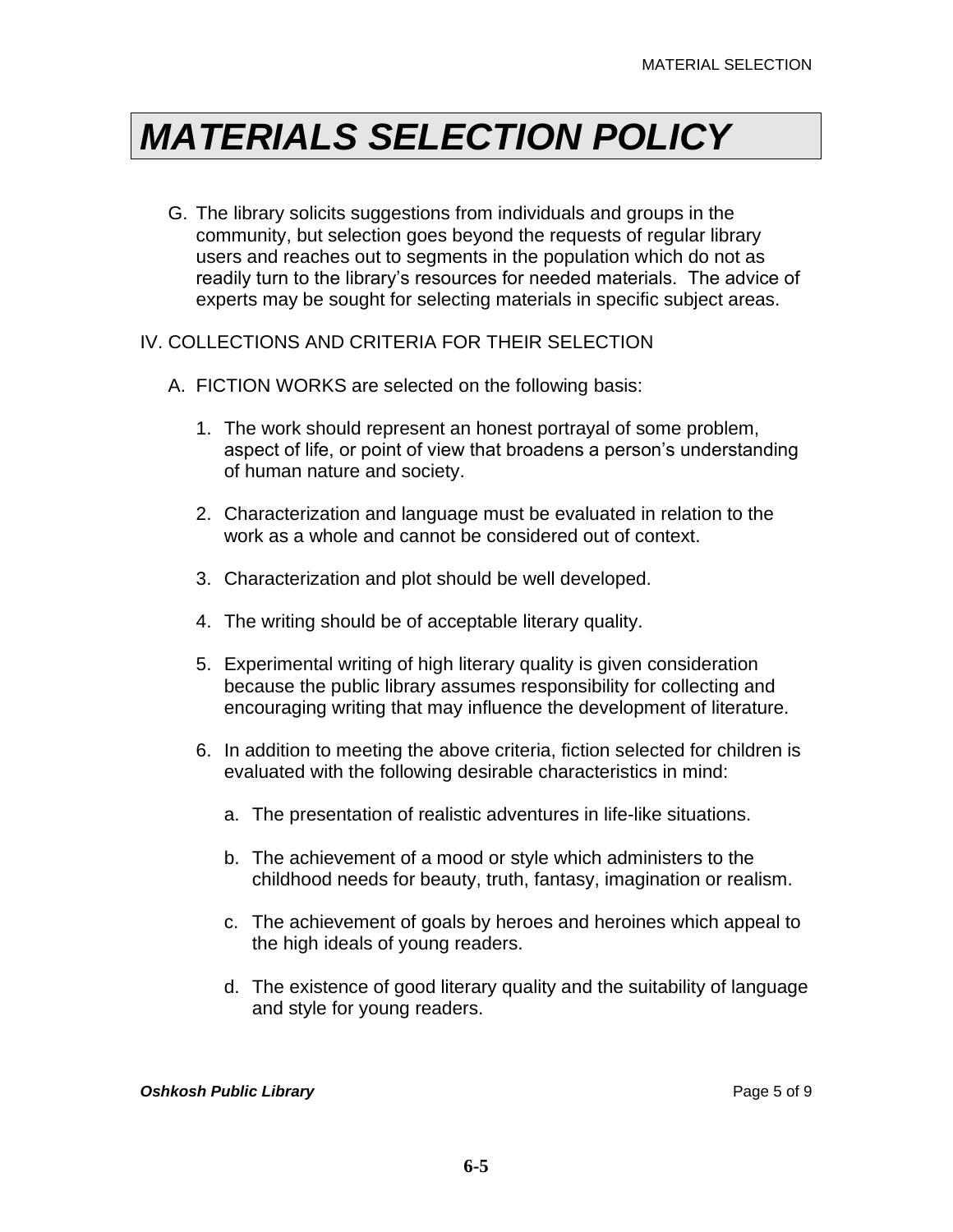- e. The attempt of the author to depict human development: material, moral and mental.
- f. The quality and suitability to the text of the type paper, binding and illustrations. When possible, children's books are purchased prebound or in publishers library bindings.
- B. NONFICTION WORKS are selected on the following basis:
	- 1. Nonfiction of lasting value is given first priority, but some materials may be selected solely to meet a current or temporary need.
	- 2. The information should be accurate and presented in a clear and readable style.
	- 3. The author should be qualified on the basis of his knowledge and/or experience.
	- 4. Subjects which are technically difficult and complex should be treated in a manner which makes the book most useful to a reasonable proportion of Oshkosh readers who have an interest in the subject.
	- 5. Books in the fields of medicine, psychology and law which are intended for use exclusively by professional practitioners or books which suggest procedures deemed harmful by recognized authorities will not be selected.
	- 6. In addition to meeting the above criteria, nonfiction selected for children is evaluated with the following desirable characteristics in mind.
		- a. The style of writing should be clear and simple, and the content should be appropriate to the intended audience, but not condescending or over-simplified.
		- b. Necessary technical and scientific terms should be defined in the text or in the glossary.
		- c. When possible, material in textbook form will be avoided.

#### **Oshkosh Public Library Page 6 of 9 Page 6 of 9 Page 6 of 9**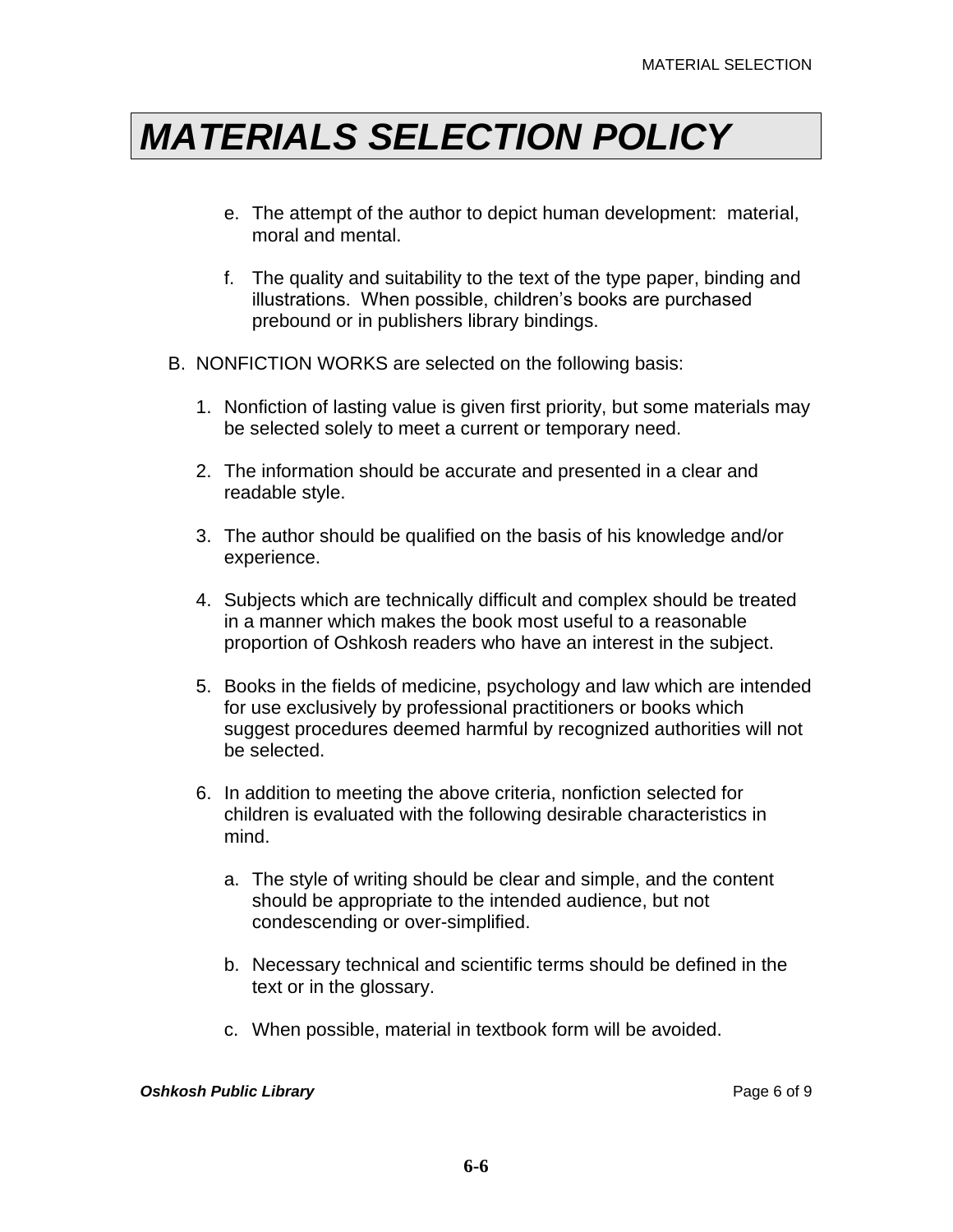- d. Maps, illustrations, charts, etc., should be clear and should aid in visualizing and understanding the text.
- C. PAMPHLETS currently useful and up to date and other ephemeral material from reliable sources are acquired to supplement the book collection using the criteria for nonfiction and recognizing that these materials are, by their nature, impermanent and expendable. Material of lasting value or subject to frequent or continuing use in pamphlet form is preserved by binding or other reinforcing and is treated as a book.
- D. PERIODICALS are selected for their value for those seeking information and engaged in research. A special attempt is made to collect those magazines that are indexed in the various library indices recognizing the broad general usefulness of those periodicals indexed by the READER'S GUIDE TO PERIODICAL LITERATURE.
- E. PICTURES of illustrative and pictorial source materials, arranged by subject, are acquired to supplement the book collection.
- F. FILM STRIPS are acquired which will enrich the curriculum of elementary and secondary schools of Oshkosh and Winnebago County and which meet the educational needs of such community groups as 4-H, Boy Scouts, Camp Fire Girls, religious groups, etc.
- G. PHONOGRAPH RECORDS of the long-playing, nonbreakable type are selected with emphasis on recognized musical classics in the standard repertoire', folk music, musical comedy, jazz, children's records and nonmusical recordings of plays, poetry, etc., which supplement the book collection. When desirable, recordings will be heard before purchase and evaluated for content, performance, sound fidelity and technical excellence. The same criteria will apply to the selection of tape recordings.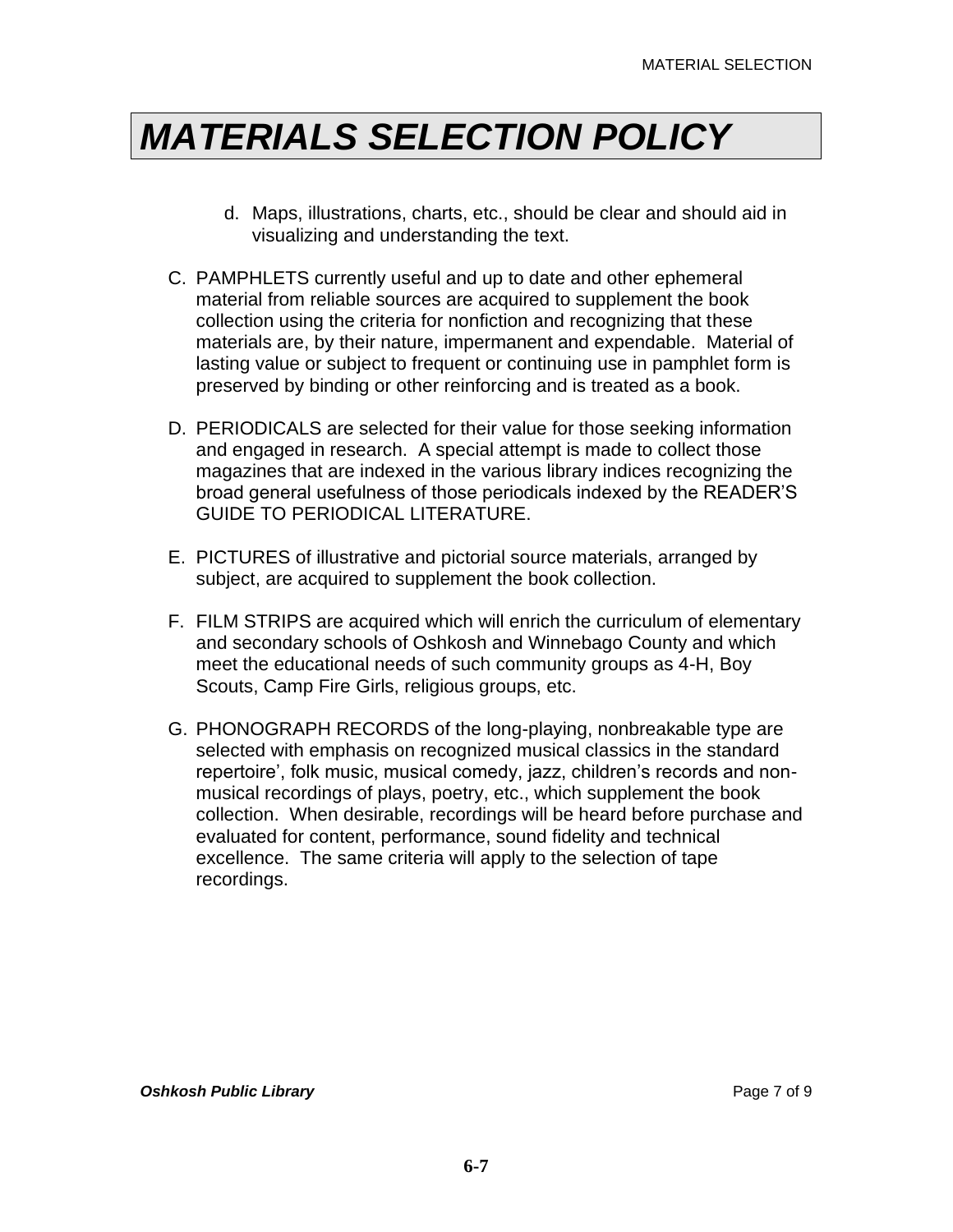- H. THE WINNEBAGO COUNTY HISTORICAL COLLECTION of the Oshkosh Public Library preserves books and source materials that document the history of Oshkosh and Winnebago County and provides a record of current happenings in the area. As a part of this collection, the library maintains a local author's collection consisting of books and manuscripts by: persons who were born in Oshkosh or Winnebago County, those who were graduated from a local elementary or high school, or persons who have lived here for a reasonable length of time, or who have gained local prominence.
- I. MOTION PICTURE FILMS are selected both as a medium of communication and as an art form – that supplement, enrich and dramatize material in book form. Films are evaluated for content, significance, manner of presentation, and technical excellence (quality of narration, etc.). [As approved by the Library Board, January 19, 1966]

#### V. SELECTION PROCEDURE

- A. Within the book selection policy adopted by the Library Board, ultimate responsibility of selection rests with the Library Director.
- B. Since no one person can know enough about all subjects or the reading interest of all people in the community, it is desirable to have all professional staff members participate in the selection process.
- C. The library invites suggestions from patrons for purchase. The specific advice of experts may be sought for book selection purposes.
- D. The Book Selection Committee consists of Director, Assistant Director, Chief Cataloger, Reference Librarian, Branch Librarian, Head of Extension Department, Children's Librarian, and Subject Specialists. The Committee meets semimonthly and devotes at least one other meeting per month to Children's material.
- E. Because it is impossible for the Library Staff to personally review the large number of books which are published, reviews found in professional, literary, or general periodicals are used as a basis for evaluation.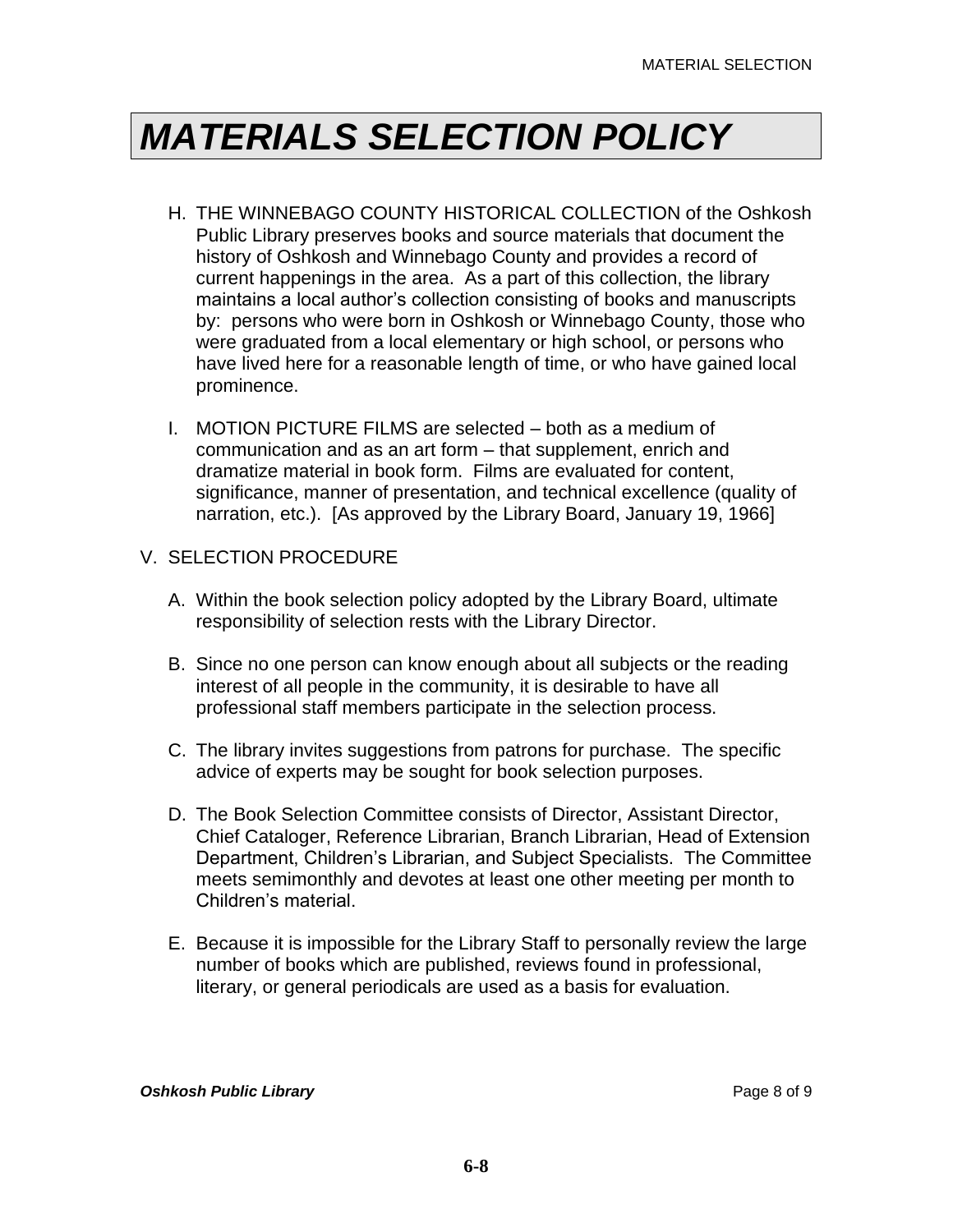F. In the event there is considerable disagreement among the published reviews, and as a result the Committee is unable to reach a decision concerning the selection of a book, one or more Staff Members will read and review the work and report back to the Committee.

| Written By:       | Leonard Archer     |
|-------------------|--------------------|
| Approved By:      | Library Board      |
| Amended/Modified: | 12/12/84, 01/19/66 |
| Date:             | 04/10/63           |
|                   |                    |

**Oshkosh Public Library Page 9 of 9 Page 9 of 9**